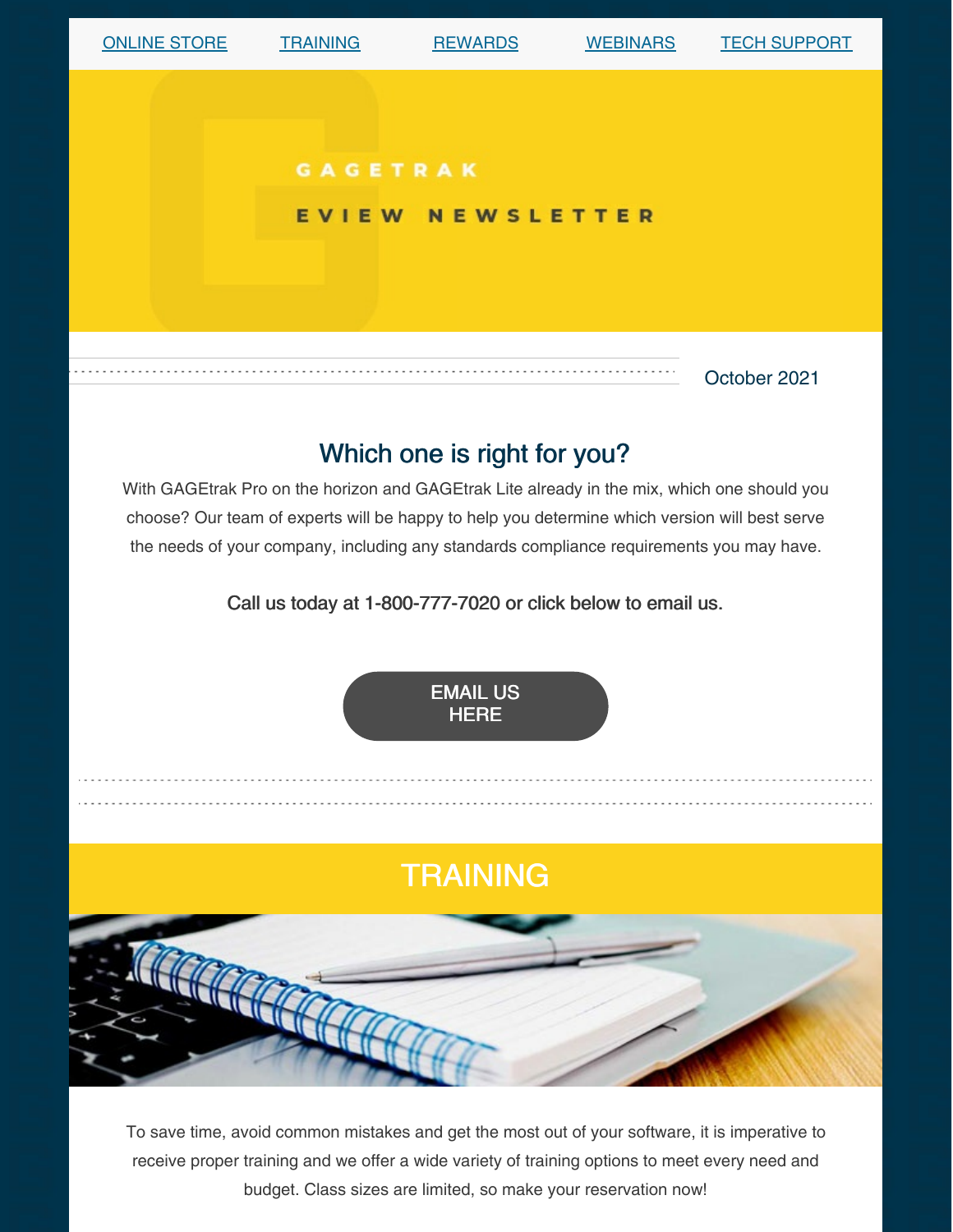## GAGEtrak 7 Regional Training

for anyone who uses GAGEtrak 7

## Ready to get out of the office? Attend regional training!

#### Phoenix, AZ

November 4-5, 2021

Training to You: 2200 North Central Avenue, Suite 400, [Phoenix,](https://g.page/training-to-you?share) AZ 85004

## GAGEtrak 7 Web Training

for anyone who uses GAGEtrak 7

### October Suite - SOLD OUT

Session 1: October 4 Session 2: October 7 Session 3: October 11 Session 4: October 14

#### November Suite

Session 1: November 8 Session 2: November 11 Session 3: November 15 Session 4: November 18

## GAGEtrak 7 Admin Web Training

for GAGEtrak Administrators

October Suite Session 1: October 5 Session 2: October 12 November Suite Session 1: November 9 Session 2: November 16

## GAGEtrak Lite Web Training

for anyone who uses GAGEtrak Lite

October Suite

Session 1: October 6 Session 2: October 13 November Suite Session 1: November 10 Session 2: November 17

FULL TRAINING [SCHEDULE](https://gagetrak.com/training-schedule/) AND INFO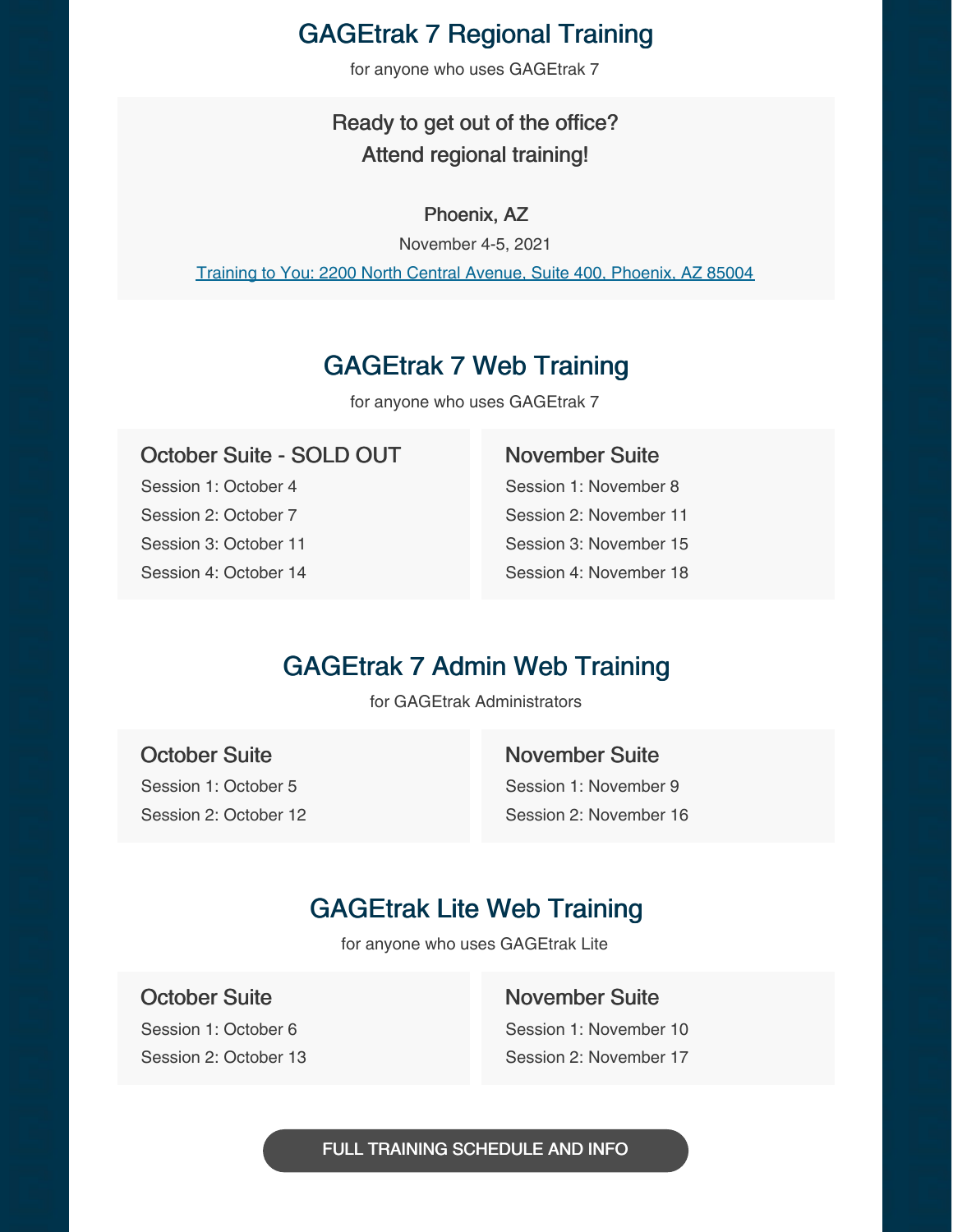To register for any of these trainings or for info about our custom training options, please contact our Training Specialist at 1-800-777-7020 ext. 134 or [training@cybermetrics.com](mailto:training@cybermetrics.com).

# FREE WEBINARS



Please join us for a free educational calibration management webinar to learn how to improve efficiency, increase measurement reliability and assure compliance with industry quality standards and regulations.

Get a Handle on Service Requests October 7 - [Register](https://attendee.gotowebinar.com/register/9169069773863307531) Now

Getting Our Heads in the Cloud On Demand - [Listen](https://www.qualitymag.com/media/podcasts/2594-q-cast/play/170-globalization-forces-calibration-software-providers-to-get-their-heads-in-the-cloud) Now

Using the Wrong Tool Will Cost You October 21 - [Register](https://attendee.gotowebinar.com/register/656130682621605643) Now

Benefits of Tracking Gage Lifecycle On Demand - [Listen](https://www.qualitymag.com/media/podcasts/2594-q-cast/play/197-the-benefits-of-tracking-gage-lifecycle) Now

FULL WEBINAR [SCHEDULE](https://gagetrak.com/webinars/) AND INFO

# TECH TIP



#### Using Default Calibration Labels

When calibrating gages, printing labels is a big part of your job. Instead of having to select a label each time, you can set your most commonly used label size as the primary default. This can save a lot of time when the majority of your gages use the same label size, and for those few that need a different size, you can set those gages to have their own default label size.